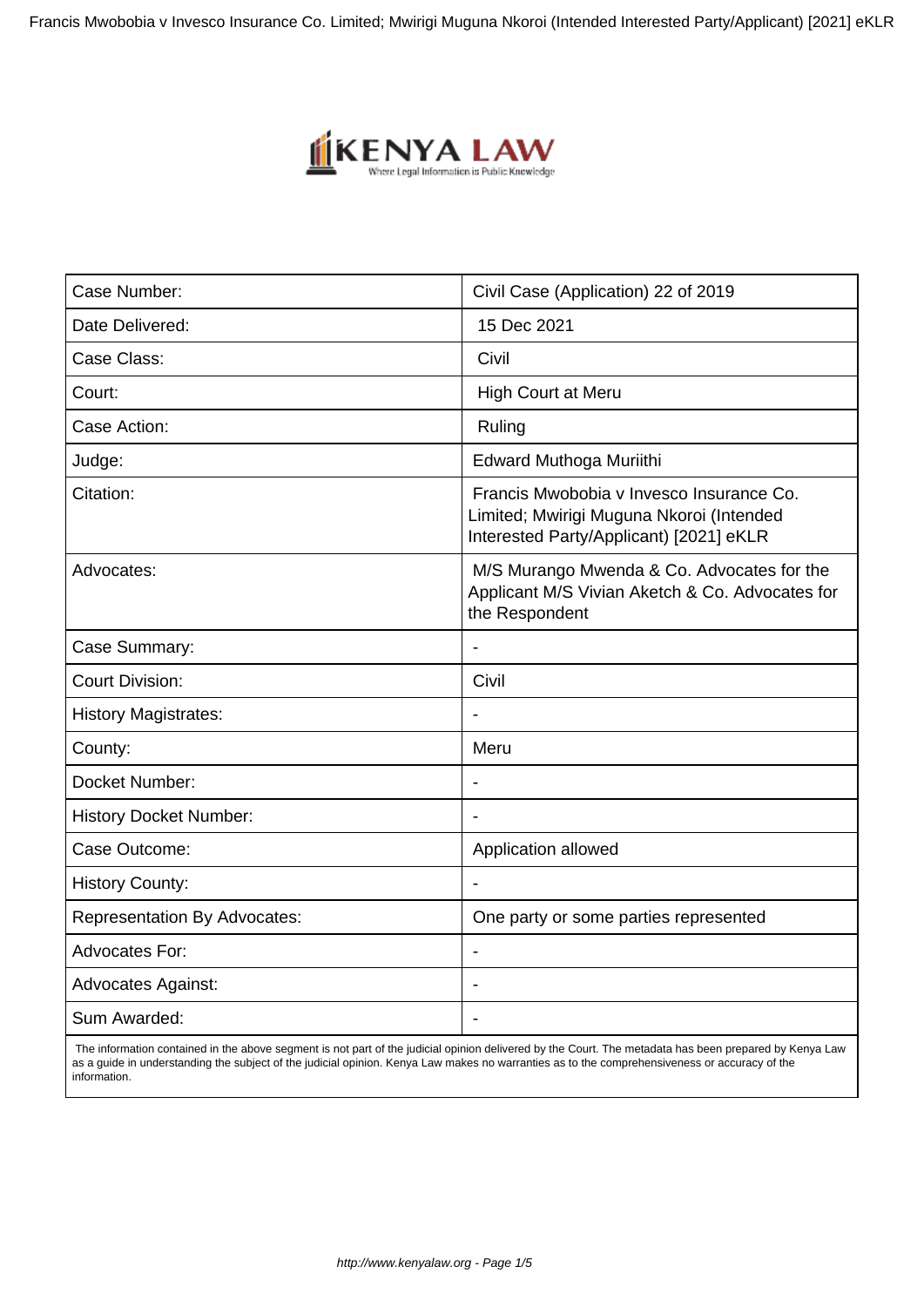# **REPUBLIC OF KENYA**

# **IN THE HIGH COURT OF KENYA AT MERU**

#### **CIVIL CASE (APPLICATION) NO. 22 OF 2019**

**FRANCIS MWOBOBIA........................................................................................PLAINTIFF/RESPONDENT**

#### **VERSUS**

**INVESCO INSURANCE CO. LIMITED..........................................DEFENDANT/RESPONDENT**

**AND**

# **MWIRIGI MUGUNA NKOROI.............INTENDED INTERESTED PARTY/APPLICANT**

# **RULING**

#### *The Application*

1. Before the Court is an application dated 4<sup>th</sup> February 2020 seeking for the Applicant to be enjoined as an Interested Party to the suit. The subject matter herein is a declaratory suit, wherein the Plaintiff seeks for an order that the Defendant settles the decretal sum awarded in Meru CMCC No. 348 of 2014. In the said case, the Court awarded the Plaintiff damages of Ksh 2,490,550/=.

#### *Applicant's Case*

2. The application is supported by the Applicant's supporting affidavit sworn on  $4<sup>th</sup>$  February 2020. He urges that he has a substantial stake in the outcome of the suit, due to the fact that he is one of the Judgment Debtors in Meru CMCC No. 348 of 2014 and may thus be greatly affected by the outcome of the suit, as should the suit be dismissed, he will be held liable to satisfy the decretal sum. That he desires to be heard together with the current Plaintiff and cannot be heard unless he is enjoined to the suit. That his inclusion to the suit will not in any way prejudice either of the parties to the suit.

3. The Applicant also filed written submissions dated 19<sup>th</sup> July 2021. In urging for joinder, he makes reference to Order 1 Rule 10 of the Civil Procedure Rules and Sections 1A, 1B, 3 and 3A of the Civil Procedure Act. He urges the Court to consider whether it is in the interests of justice to enjoin him and whether he has demonstrated sufficient interests in the matter. That the Court should also consider whether his joinder will be necessary for the Court to effectively and completely adjudicate upon and settle all questions involved in the suit. He urges that he has demonstrated interest in the fact of him being a Judgment Debtor in the primary suit.

4. He urges that his averments have not been contested save for the Plaintiff/Respondent stating that he, the Applicant, has stayed execution of Judgment in the primary suit pending the hearing of the declaratory suit and that the instant application has been made in bad faith intended to delay justice. He urges that the fact that he sought stay of execution does not mean that he is acting in bad faith, but that he simply wanted to be heard as against the insurance company. He urges that had he not sought stay, the proceedings herein would have been an exercise in futility since the Plaintiff/Respondent would have executed the said decree against him, thereby rendering the instant proceedings an exercise in futility.

5. He relies on the case of *Trusted Society of Human Rights Alliance vs Mumo Matemu & 5 Others* (2014) eKLR for the proposition that an interested party is one who will be affected by the decision of the Court when it is made either way, which is what he urges will happen in his case since if the suit succeeds, he will be free from liability to settle the decree and if the suit does not succeed, he will be liable to settle the decree. He also urges that his interests will not be well articulated unless he himself appears and champions his cause against the Defendant.

6. He urges that for the Plaintiff to succeed in the case, he needs to establish that the Judgment Debtor in Meru CMCC no. 348 of 2014 was actually insured by the Defendant, but that in his list of documents dated 25<sup>th</sup> July 2019 the Plaintiff only annexed the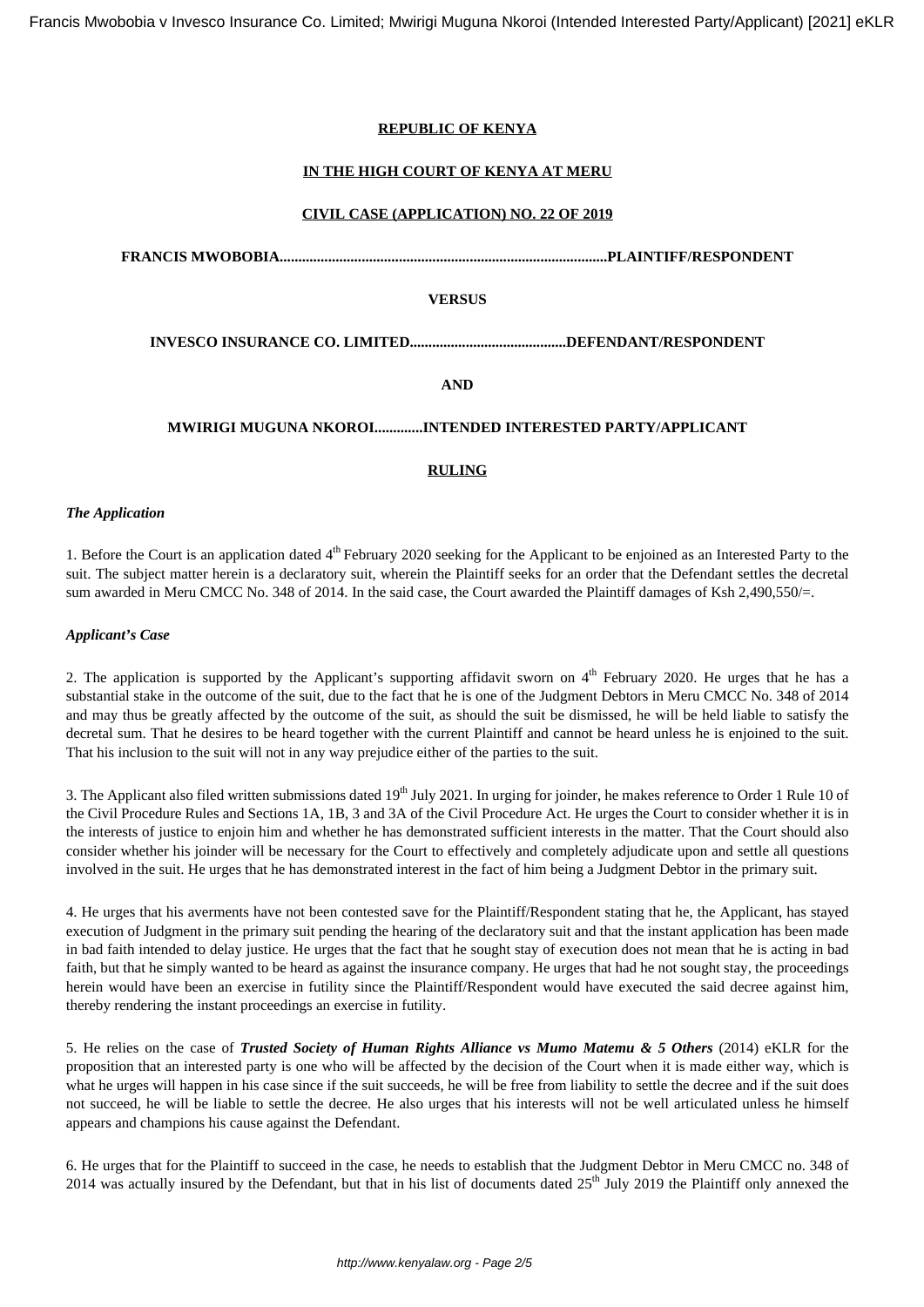Judgment and Decree. He urges that these documents only prove that the Plaintiff is the decree holder but none of them prove the existence of an insurance policy upon which the declaratory suit is based. He urges that he wishes to be heard as a policy holder and to establish the existence of the insurance contract between him and the Defendant.

7. He urges that if any interlocutory judgment has been entered against the Defendant, as claimed by the Plaintiff/Respondent, it was entered erroneously and it ought to be set aside because the Civil Procedure Rules only allow for entry of Judgment in respect of liquidated amounts. He cites *Fidelity Insurance Company vs Hussein M. Ali t/a Crescent Service Station* (2015) eKLR.

8. He further urges that the provisions of Order 1 Rule 10 (2) allow for the Court to enjoin parties at any stage of the proceedings and it therefore does not matter that the suit is part heard.

#### *Respondent's Case*

9. The Plaintiff/Respondent has opposed the application by his replying affidavit sworn on  $24<sup>th</sup>$  June 2020. He urges that there is already a declaratory judgment against the Defendant, which has not been set aside and the Applicant is moving the Court in bad faith with the intention of delaying the suit, having failed to satisfy the decree in Meru CMCC No. 348 of 2014. That the suit is part heard and he has already produced all the exhibits he intends to rely on, except for the demand letter, the reason why he was stood down, and that upon its production in evidence he intends to close his case. That the Applicant has stayed execution of Judgment against him pending hearing and determination of the declaratory suit and thus the application for joinder has been made in bad faith and is meant to delay justice. That he is old and sickly. That the Applicant ran over him in 2011 and he has been sickly since then and he stands to suffer prejudice if the application is allowed. He prays for the application to be dismissed.

#### *Determination*

10. The subject matter of the suit herein is a declaratory suit, brought under the provisions of the Insurance (Motor Vehicles Third Party Risks) Act, seeking to have the Defendant, an insurance company settle the decree. The decree was for an award of damages of Ksh 2,490,550/= entered against the Applicant who at the material time was insured by the Defendant.

11. The Court considers that Section 10 of the Insurance (Motor Vehicles Third Party Risks) Act provides for the duty of an insurer to settle a decretal amount as follows:-

#### *10. Duty of insurer to satisfy judgments against persons insured*

*(1) If, after a policy of insurance has been effected, judgment in respect of any such liability as is required to be covered by a policy under paragraph (b) of Section 5 (being a liability covered by the terms of the policy) is obtained against any person insured by the policy, then notwithstanding that the insurer may be entitled to avoid or cancel, or may have avoided or cancelled, the policy, the insurer shall, subject to the provisions of this section, pay to the persons entitled to the benefit of the judgment any sum payable thereunder in respect of the liability, including any amount payable in respect of costs and any sum payable in respect of interest on that sum by virtue of any enactment relating to interest on judgments.*

# *Provided that the sum payable under a judgment for a liability pursuant to this section shall not exceed the maximum percentage of the sum specified in Section 5 (b) prescribed in respect thereof in the Schedule.*

12. Upon entry of judgment in such accident claims where the Defendant was insured, the above provisions require the insurer to settle the decretal amount as awarded and in accordance with the provisions of the Act. It is however not always the case that the insurers willingly settle the claim and this necessitates the filing of a declaratory suit to compel the insurer to settle the decree. Ordinarily, such declaratory suits are filed by the Defendant and/or Judgment Debtor in the primary suit.

13. It is an interesting scenario that in the present suit, it is the Plaintiff/Decree Holder who filed the declaratory suit. To this Court's mind, it was the duty of the Applicant/Judgment Debtor to file the suit because he is the one who stands to lose should the suit be dismissed, as he would have to settle the decree on his own. The Plaintiff/Respondent on the other hand would still have a recourse, as he would be at liberty to execute. The stay orders purportedly granted at the trial Court could be lifted and/or could lapse and execution would follow.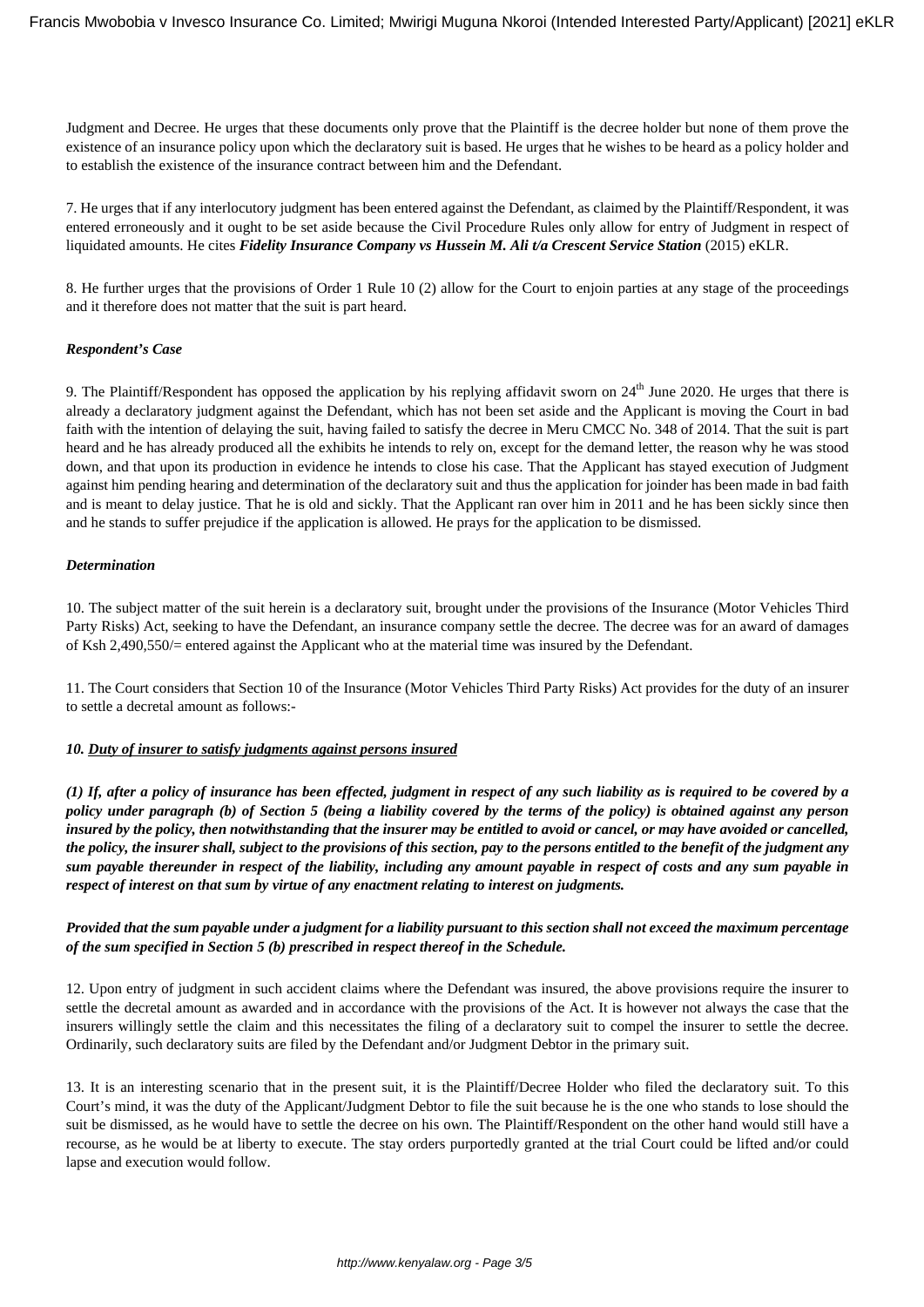14. The parties have not addressed the Court on the question of the proper party to have filed the declaratory suit. However, by the request to be enjoined in the suit, the Court considers that the Respondent acknowledges that he stands to be affected by the decision of the Court, and is thus a necessary party to the suit.

15. The Court does not find that the Plaintiff/Respondent stands to be prejudiced in any manner by the joinder of the Applicant to the suit. In fact, in order to sustain the suit, as correctly pointed out by the Applicant, it is necessary to prove the existence of an insurance contract between him, the Judgment Debtor and the insurance company. The Court considers that the details of this contract, if any, are matters within the special knowledge of the Applicant. The Court further considers that the Plaintiff/Respondent is not privy to any such contract. It thus appears that in order to sustain his case against the Defendant/Respondent, the Plaintiff/Respondent actually needs the Applicant to participate in the proceedings.

16. The above is an indication that the participation of the Applicant in the suit is necessary for the Court to effectively resolve all the issues in the suit. The issue of joinder of all necessary parties was discussed at length by the Court of Appeal in *Civicon Limited v Kivuwatt Limited & 2 others, Civil Appeal No. 45 of 2014 [2015] eKLR* where **Makhandia, Ouko** *(as he then was)* **& M'Inoti JJA cited with approval the other case of** *Gurtner vs Circuit* **(1968) I All ER 328 where** Denning, M.R stated as follows: -

*"…The only reason which makes it necessary to make a person a party to an action is so that he may be bound by the result of the action, and the question to be settled therefore, must be a question in the action which cannot be effectively and completely settled unless he is a party…"*

*Clearly the rules of natural justice require that a person who is to be bound by a judgment in an action brought against another party and directly liable to the plaintiff on the judgment should be entitled to be heard in the proceedings in which the judgment is sought to be obtained."*

17. **According to The Code of Civil Procedure (Mulla)**  $16<sup>th</sup>$  Edition Volume 2: -

*"…What makes a person a necessary party is that he has relevant evidence to give on some of the questions involved; and this would make him a necessary witness. The only reason which makes it necessary to make a person a party to an action is so that they should be bound by the result of the action and the question to be settled therefore, must be a question in the action which cannot be effectually and completely settled unless he is a party. The line has to be drawn on a wider construction of the rule between the direct legal interest and the commercial interest."*

18. Based on the foregoing, this Court finds that the Appellant is indeed a necessary party to these proceedings as his participation will be effectual in determining the question of whether there was an insurance contract between him and the Defendant.

19. The provisions of Order 1 Rule 10 allow the Court to make such orders for joinder at any time in the course of the proceedings. It provides as follows: -

#### *Substitution and addition of parties (Order 1 Rule 10)*

*i) Where a suit has been instituted in the name of the wrong person as plaintiff, or where it is doubtful whether it has been instituted in the name of the right plaintiff, the court may at any stage of the suit, if satisfied that the suit has been instituted through a bona fide mistake, and that it is necessary for the determination of the real matter in dispute to do so, order any other person to be substituted or added as plaintiff upon such terms as the court thinks fit.*

*ii) The court may at any stage of the proceedings, either upon or without the application either upon or without the application of either party, and on such terms as may appear to the court to be just, order that the name of any party improperly joined, whether as plaintiff or defendant, be struck out, and that the name of any person who ought to have been joined, whether as plaintiff or defendant, or whose presence before the court may be necessary in order to enable the court effectually and completely to adjudicate upon and settle all questions involved in the suit, be added.*

20. This Court finds that the justice of the case, requires the joinder of the Applicant to the suit as he is a proper and necessary party in these proceedings. The Court finds that it does not matter that the suit is part heard as upon conclusion of the Plaintiff's case, the Applicant will get opportunity to adduce his evidence and the matter will proceed appropriately.